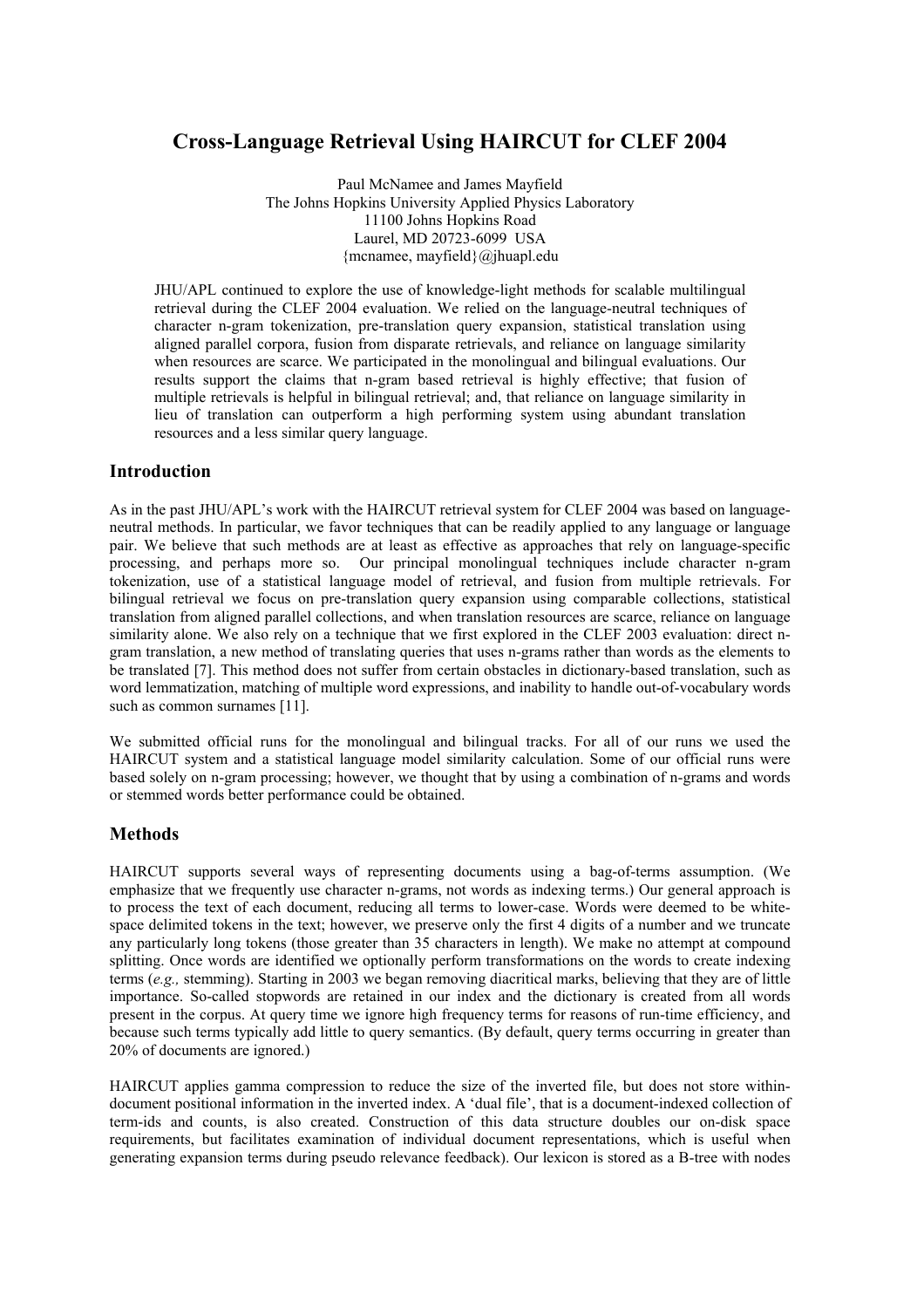compressed in memory to maximize the number of in-memory terms subject to physical memory limitations. For the indexes created for CLEF 2004 memory was not an issue as only  $O(10^6)$  distinct terms were found in each collection and the corresponding dictionaries were relatively small.

We continue to use a statistical language model for retrieval akin to those presented by Miller et al. [\[10\]](#page-6-2) and Hiemstra [\[4\]](#page-6-3) with Jelinek-Mercer smoothing[\[5\].](#page-6-4) In this model, relevance is defined as

$$
P(D | Q) = \prod_{q \in Q} [\alpha P(q | D) + (1 - \alpha) P(q | C)],
$$

where Q is a query, D is a document, C is the collection as a whole, and  $\alpha$  is a smoothing parameter. The probabilities on the right side of the equation are replaced by their maximum likelihood estimates when scoring a document. The language model has the advantage that term weights are mediated by the corpus. Our experience has been that this type of probabilistic model outperforms a vector-based cosine model or a binary independence model with Okapi BM25 weighting.

For the monolingual task our submitted runs were based on a combination of several base runs using different options for tokenization. JHU/APL's official bilingual submissions were based solely on stemmed words, although we had hoped to submit composite runs. Our method for combination is to normalize scores by probability mass and to then merge documents by score. All of our submitted runs were automatic runs and used only the title and description topic fields.

### **Monolingual Task**

For our monolingual work we created several indexes for each language using the permissible document fields appropriate to each collection. We indexed the full language collection, making use of documents from 1994 and 1995, despite the fact that only half the collection was used in the evaluation. Prior to submission we discarded retrieved documents from the wrong time period. Our reasons for using the larger collection were to improve corpus statistics, pseudo relevance feedback, and for the bilingual task, pre-translation expansion. Our four basic methods for tokenization were unnormalized words, stemmed words obtained through the use of the Snowball stemmer, 4-grams, and 5-grams. We were unable to get the Snowball stemmer to work with Russian text, and we had some difficulty with it while processing Portuguese queries – many query terms were discarded. Information about each index is shown in Table 1.

| language  | $#$ docs | #rel | index size $(MB)$ / unique terms $(1000s)$ |         |          |           |  |
|-----------|----------|------|--------------------------------------------|---------|----------|-----------|--|
|           |          |      | words                                      | stems   | 4-grams  | 5-grams   |  |
| EN        | 166754   | 375  | 143/302                                    | 123/236 | 504/166  | 827/916   |  |
| FI        | 55344    | 413  | 90/978                                     | 60/521  | 136/138  | 228/707   |  |
| <b>FR</b> | 177450   | 915  | 129/328                                    | 107/226 | 393/159  | 628/838   |  |
| PT        | 106821   | 678  | 101/303                                    | 77/178  | 292/152  | 492 / 735 |  |
| <b>RU</b> | 16715    | 123  | 26/253                                     | 26/253  | 44 / 136 | 86 / 569  |  |

Table 1. Summary information about the test collection and index data structures

Our use of 4-grams and 5-grams as indexing terms represents a departure from earlier studies using 6-grams that we justify based on recent findings [\[9\].](#page-6-5) The 4-grams and 5-grams seem to work equally well for monolingual retrieval. Our language model requires a single smoothing constant; we used  $\alpha$ =0.3 with both words and stems, and  $\alpha$ =0.8 with 4-grams and 5-grams. Each of our base runs used blind relevance feedback (queries expanded to 60 terms; terms selected using 20 top-ranked and 75 low-ranked documents). Figure 1 charts performance using our four different term indexing strategies, in isolation. The relative advantage we have previously observed n-grams to have over words is less apparent on the CLEF 2004 data.

Our official submissions were produced by fusing several base runs. We submitted three runs for each language and we report results on the English document set since the relevance judgments are available. Runs were labeled *aplmoxxa*, *aplmoxxb*, or *aplmoxxc*, where *xx* denotes the language of interest. Runs whose names end with a terminal 'a' were produced by combining a 4-gram base run with a stemmed word base run; a terminal 'b' indicates fusion of a 5-grams and stemmed words; terminal 'c' is used for runs that used both 4-grams and 5-grams. Monolingual performance based on mean average precision is reported in Table 2.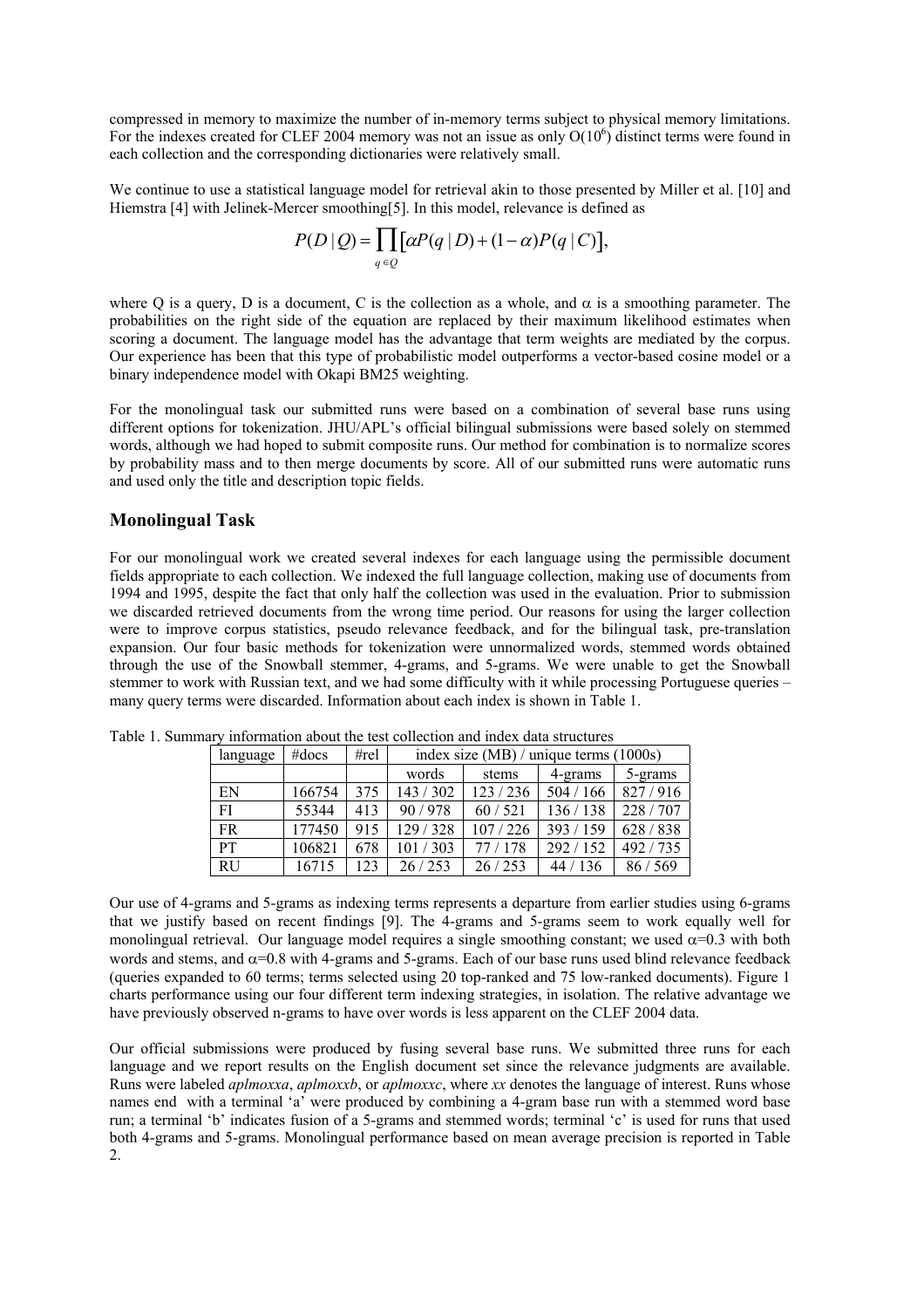

Figure 1. Relative efficacy of different tokenization methods using the CLEF 2004 test set.

Table 2. Official results for monolingual task. The shaded rows are for unofficial English runs. The maximal performing run for each language is emboldened.

| run id   | Fields | Terms     | MAP    | $=$ Best       | $>=$ Median | Rel. Found | Relevant | $#$ topics |
|----------|--------|-----------|--------|----------------|-------------|------------|----------|------------|
| aplmoena | TD     | $4+$ snow | 0.5414 |                |             | 363        | 375      | 42         |
| aplmoenb | TD     | 5+snow    | 0.5417 |                |             | 364        | 375      | 42         |
| aplmoenc | TD     | $4 + 5$   | 0.5070 |                |             | 295        | 375      | 42         |
| aplmofia | TD     | $4+$ snow | 0.5393 | 8              | 34          | 395        | 413      | 45         |
| aplmofib | TD     | 5+snow    | 0.5443 | 6              | 29          | 394        | 413      | 45         |
| aplmofic | TD     | $4 + 5$   | 0.5336 | 8              | 33          | 392        | 413      | 45         |
| aplmofra | TD     | $4+$ snow | 0.4284 |                | 29          | 888        | 915      | 49         |
| aplmofrb | TD     | $5+$ snow | 0.4581 | 4              | 32          | 891        | 915      | 49         |
| aplmofrc | TD     | $4 + 5$   | 0.4249 | 2              | 25          | 810        | 915      | 49         |
| aplmopta | TD     | $4+$ snow | 0.4230 | 8              | 27          | 582        | 678      | 46         |
| aplmoptb | TD     | 5+snow    | 0.4445 | 10             | 30          | 604        | 678      | 46         |
| aplmoptc | TD     | $4 + 5$   | 0.4690 | 11             | 34          | 589        | 678      | 46         |
| aplmorua | TD     | 4+snow    | 0.2974 | $\overline{4}$ | 18          | 98         | 123      | 34         |
| aplmorub | TD     | $5+$ snow | 0.3076 | 6              | 19          | 100        | 123      | 34         |
| aplmoruc | TD     | $4 + 5$   | 0.2604 | 5              | 14          | 97         | 123      | 34         |

## **Bilingual Task**

We spent a rather considerable amount of time this year in an effort to improve our translation resources. We have had consistent success using aligned parallel corpora to extract statistical translations. We have relied on this technique for single word translation; however, we recently demonstrated significant improvements in bilingual performance by translating character n-grams directly [\[7\].](#page-6-0) We call this 'direct n-gram translation'. Additionally we also translated stemmed words and words.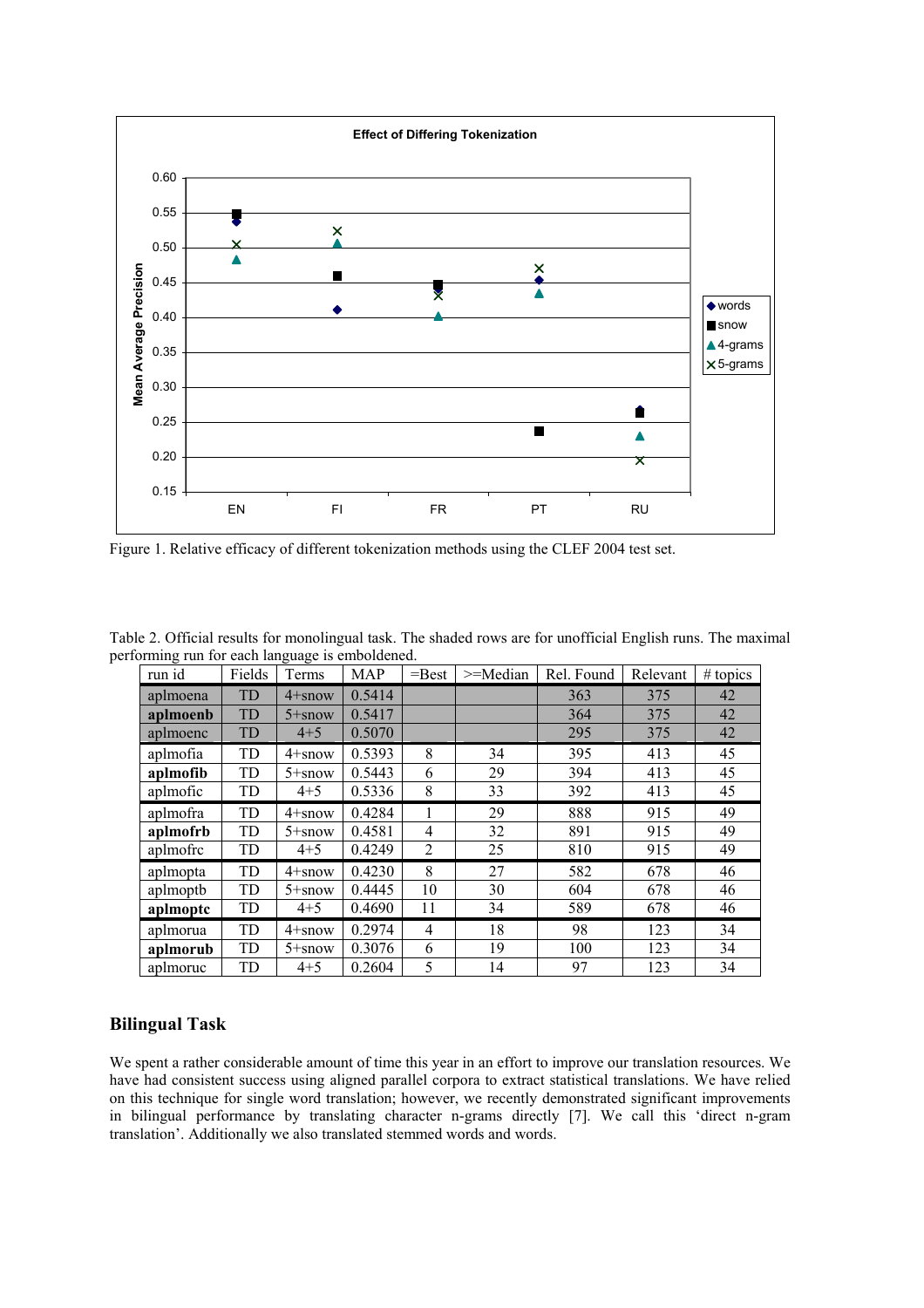There is a consensus that lexical coverage is essential for good cross-language retrieval performance. Several studies have sought to understand the relationship between lexical coverage of translation resources and CLIR performance [\[2\]](#page-6-6)[\[3\]](#page-6-7)[\[7\]](#page-6-0)[\[12\].](#page-6-8) We believe that the relationship between translation coverage and performance is approximately linear. Accordingly, we sought to grow the size of our parallel collection. However, due to the nature of corpus statistics, doubling the size of a parallel collection will not necessarily double the coverage of a statistically produced translation.

For the 2002 and 2003 campaigns we relied on a single source for parallel texts, the Official Journal of the E.U. [\[13\],](#page-6-9) which is published in the official languages (20 languages as of May 2004). The Journal is available in each of the E.U. languages and consists mainly of governmental topics, for example, trade and foreign relations. For the CLEF 2003 evaluation we had obtained 33 GB of PDF files that we distilled into approximately 300 MB of alignable text, per language. In December 2003 we began the process of mining archival issues of the Journal, beginning with 1998. This process took nearly five months. We obtained data from January 1998 through April 2004 – over six years of data. This is nearly 80 GB of PDF files, or roughly 750 MB of plain text per language. We extracted text using the *pdftotext* program; however this software cannot extract the Greek data set; we were left with data in ten languages, from which 45 possible alignments are possible. Though focused on European topics, the time span is three to ten years after the CLEF-2004 document collection. Though aware of smaller, but aligned parallel data (*e.g.,* Philip Koehn's Europarl corpus [\[6\]\)](#page-6-10) we did not utilize additional data for reasons of homogeneity and convenience.

To align data between two languages, we would:

- o convert the data from PDF format to plain text (this introduced some errors, especially when processing diacritical marks in the earlier years);
- o apply rules for splitting the text into sections (the data was page-aligned, we desired paragraph-sized chunks);
- o and, align files using *char\_align* [\[1\].](#page-6-11)

To induce a translation for a given source language term, we proceed by:

- o identifying documents (*i.e.,* approximately paragraphs) containing the source language term;
- o examining the set of corresponding documents from the target language portion of the aligned collection;
- o producing a score for each term that occurs in at least one of the target language paragraphs (more on this below);
- o and finally, selecting the single term with the largest translation score for the source language term.

Our method for scoring candidate translations does not require translation model software such as GIZA++. Rather, we rely on information theoretic scores to rank terms. We adopt the same technique we rely on for pseudo relevance feedback – a method we have developed called *affinity sets*. Terms are weighted based on their inverse document frequency (IDF) and the difference between their relative frequency in the set of documents under consideration and the global set of documents. This measure is related to mutual information; however, we believe our technique is more general as it permits the set of documents to be identified through any means, including potentially, query-specific attempts at translation (though we do not attempt this in the experiments we report on here).

We performed pairwise alignments between languages pairs, for example, between Dutch and French. Once aligned, we indexed each pairwise-aligned collection using the technique described for the CLEF-2004 document collections. That is, we created four indexes per sub-collection, per language – one each of words, stems, 4-grams and 5-grams. This year, rather than create a translation dictionary for every term in a source language index, we translated terms on demand using the algorithm presented above. Of course, one could generate multiple translations rather than simply identifying a single one. We have not found this necessary as techniques such as pre-translation query expansion are capable of generating many terms related to a query; thus the harm introduced by a dubious translation is lessened.

We created aligned collections for the following pairs:

- o Dutch and French;
- o English and Finnish;
- o English and French;
- o English and Portuguese;
- o Spanish and Finnish;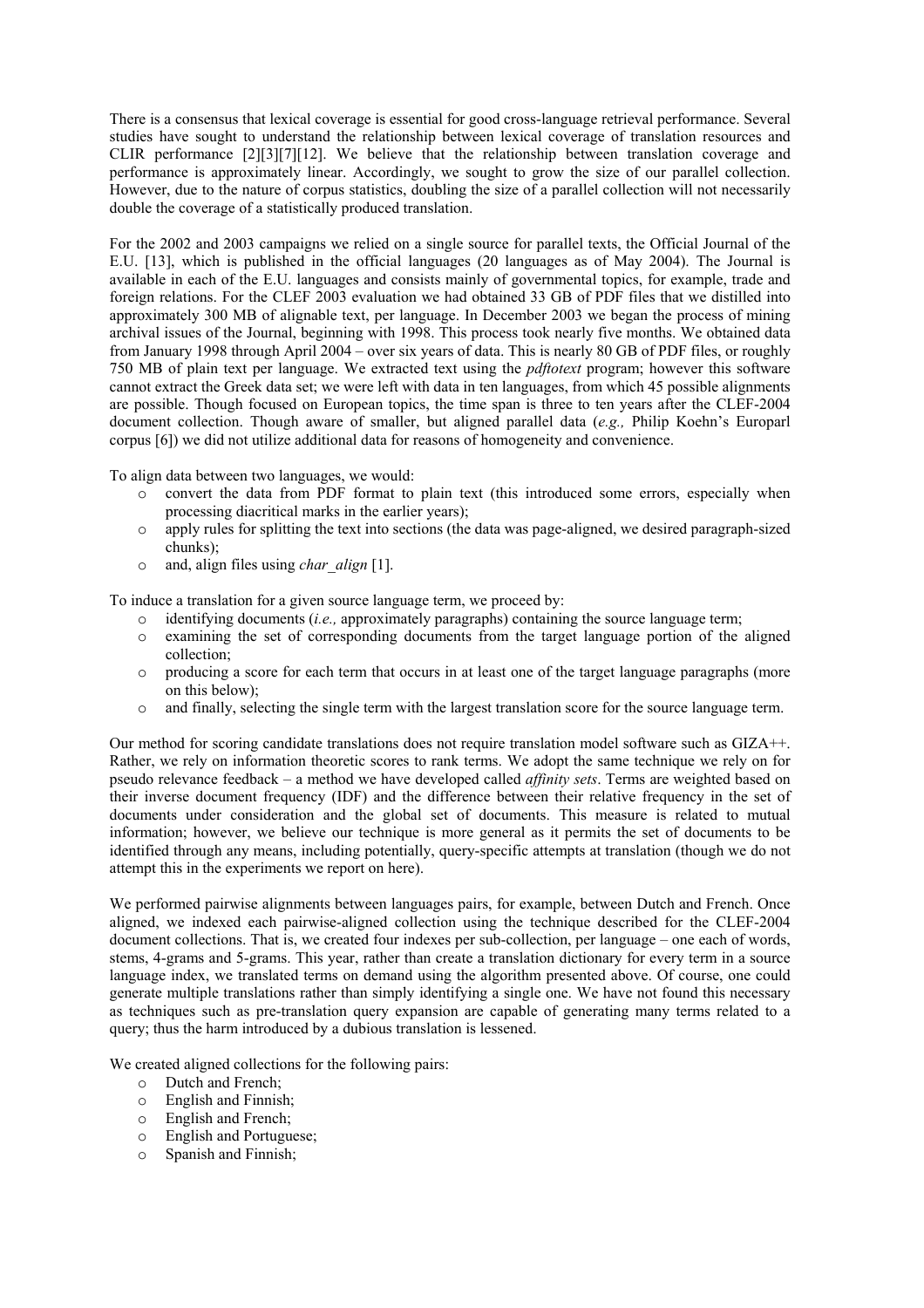- o Spanish and Portuguese;
- o French and Finnish;
- o and, German and French.

We had envisioned using English as a source language for the multilingual task, but not produce a submission.

At this point we should mention that the 'proper' translation of an n-gram is decidedly elusive concept –there is typically no single, correct answer. Nonetheless, we simply relied on the large volume of n-grams to smooth topic translation. For example, the central 5-grams of the English phrase 'prime minister' include 'ime\_m', 'me\_mi', and 'e\_min'. The derived 'translations' of these English 5-grams into French are 'er\_mi', '\_mini', and 'er\_mi', respectively. This seems to work as expected for the French phrase 'premier ministre', although the method is not foolproof. Consider n-gram translations from the phrase 'communist party' (parti communiste): '\_commu' (mmuna), 'commu' (munau), 'ommun' (munau), 'mmuni' (munau), 'munis' (munis), 'unist' (unist), 'nist ' (unist), 'ist p' (ist p), 'st pa' (1\_re\_), 't\_par' (rtie\_), '\_part' (\_part), 'party' (rtie\_), and 'arty\_' (rtie\_). The lexical coverage of translation resources is a critical factor for good CLIR performance, so the fact that almost any n-gram has a 'translation' should improve performance. The direct translation of n-grams may offer a solution to several key obstacles in dictionary-based translation. Word normalization is not essential since sub-word strings will be compared. Translation of multiword expressions can be approximated by translation of word-spanning n-grams. Out-of-vocabulary words, particularly proper nouns, can be partially translated by common n-gram fragments or left untranslated in close languages.

Our experience on the CLEF 2002 and 2003 bilingual tasks led us to believe that direct translation of 5 grams would likely be the most effective single technique, but that combination using runs generated by translating multiple term types would yield an improvement (see Fig. 2). It was our intent to submit such composite runs for this year's evaluation; however, we could not complete the processing required prior to the submission deadline; it required eight indexes and runs per language pair (48 in total). Instead, we submitted runs for six language pairs using stemmed words as the sole type of token that was translated. We also submitted two runs that made no use of translation whatsoever for the language pairs Spanish to Portuguese and Bulgarian to Russian. We regret to report that we were not able to utilize the Amharic topics.



Figure 2. Relative performance of individual runs using direct translation of words, stems, and n-grams. Fusion of all four yielded the best performance in three of four cases using the CLEF 2002 bilingual test set.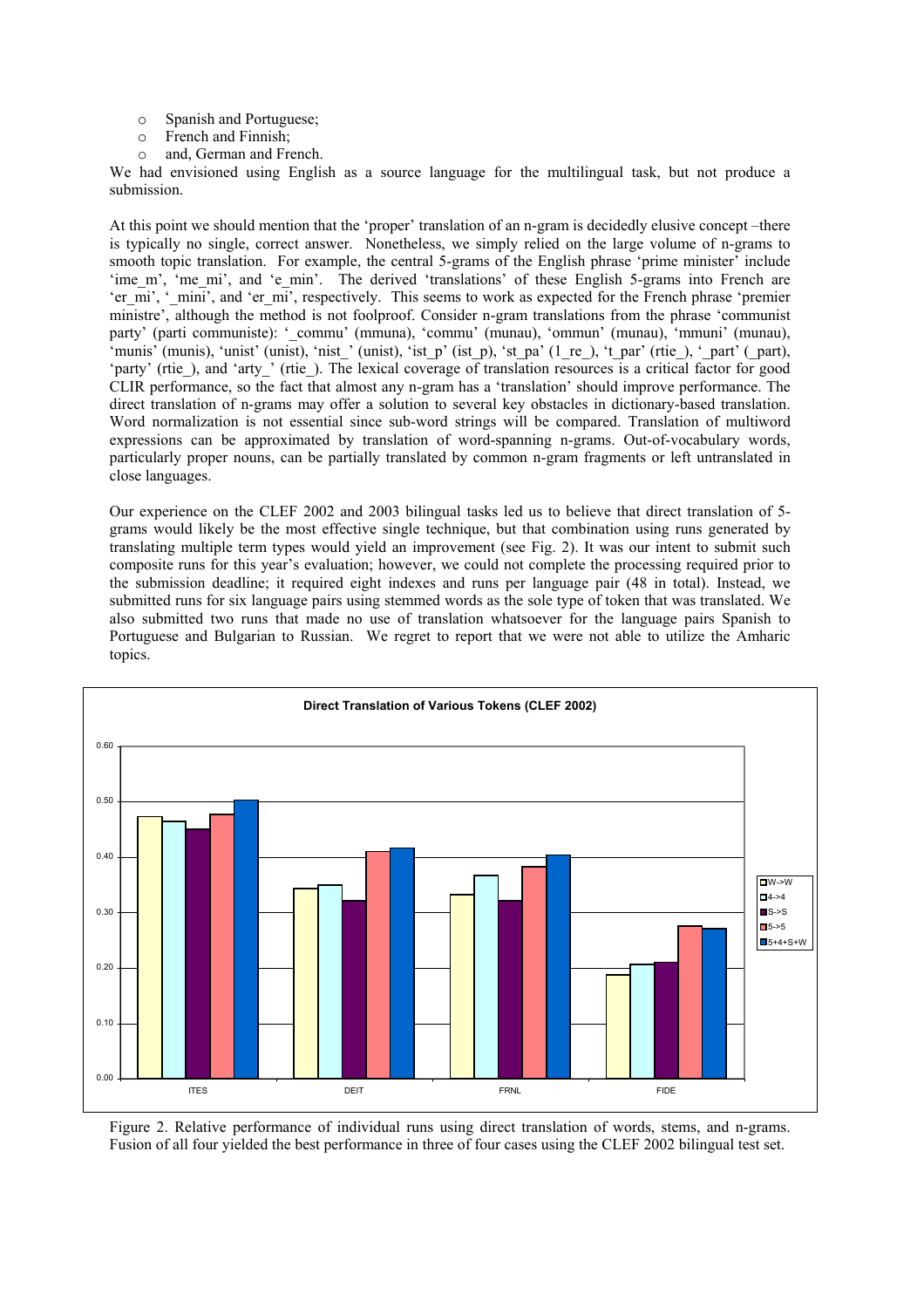| run id     | Fields | Terms   | MAP    | $\%$ mono | $=$ Best | >=Median | Rel. Found | Relevant | $#$ topics |
|------------|--------|---------|--------|-----------|----------|----------|------------|----------|------------|
| aplbidefra | TD     | $4+s/s$ | 0.3030 | 66.14     |          | 28       | 770        | 915      | 49         |
| aplbienpta | TD     | $4+s/s$ | 0.3414 | 76.91     | 10       | 23       | 423        | 678      | 46         |
| aplbiesfia | TD     | $4+s/s$ | 0.2982 | 54.79     | 17       | 36       | 310        | 413      | 45         |
| aplbiespta | TD     | $4+s/s$ | 0.4537 | 102.08    | 12       | 35       | 546        | 678      | 46         |
| aplbifrfia | TD     | $4+s/s$ | 0.2899 | 53.26     | 20       | 32       | 322        | 413      | 45         |
| aplbinlfra | TD     | $4+s/s$ | 0.3753 | 81.93     | 8        | 33       | 845        | 915      | 49         |
| aplbibgrub | TD     | 4       | 0.1407 | 45.75     | 3        | 18       | 81         | 123      | 34         |
| aplbiesptb | TD     | 4       | 0.3825 | 86.06     | 9        | 34       | 439        | 678      | 46         |

Table 3. JHU/APL's official results for bilingual task.

The performance of APL's official bilingual runs is summarized in Table 3. A terminal 'a' in the run id indicates the use of translation; a 'b' indicates no translation was attempted. The first six rows report performance against the Finnish, French, and Portuguese sub collections, using two source languages each. For these runs pre-translation expansion was incorporated by using a monolingual run based on 4-grams and stems; from these monolingual runs (against the full source language collection) 60 words were extracted. To produce our bilingual submissions, these words were stemmed and then the stems were translated into corresponding stems using parallel data for the language pair. This expanded, translated query was run against the full target language collection and retrieved documents from the wrong period were omitted.

Generally, performance for the Portuguese collection was higher than for the French and Finnish collections. We observed that translation from a very closely related language resulted in exceptional performance; for the Spanish to Portuguese run, we obtained performance 102% of a monolingual Portuguese baseline. We attribute this to the additional query expansion step that occurred (*i.e.,* pre-translation expansion). We also noted that our method of not translating queries between very closely related languages, but relying only on partial n-gram matches (*i.e.,* using 4-grams), was highly effective. This technique was so effective, that Spanish to Portuguese retrieval using 4-grams and no translation (*aplbiesptb*) outperformed translation of English queries (*aplbienpta*). Run *aplbiesptb* did at or better than median on 34 of the 46 topics. Even for language pairs with significant translation resources, language similarity should not be ignored.



Figure 3. Improvement observed through combining multiple term translations on the CLEF 2004 Bilingual Task. The improved runs were not official submissions.